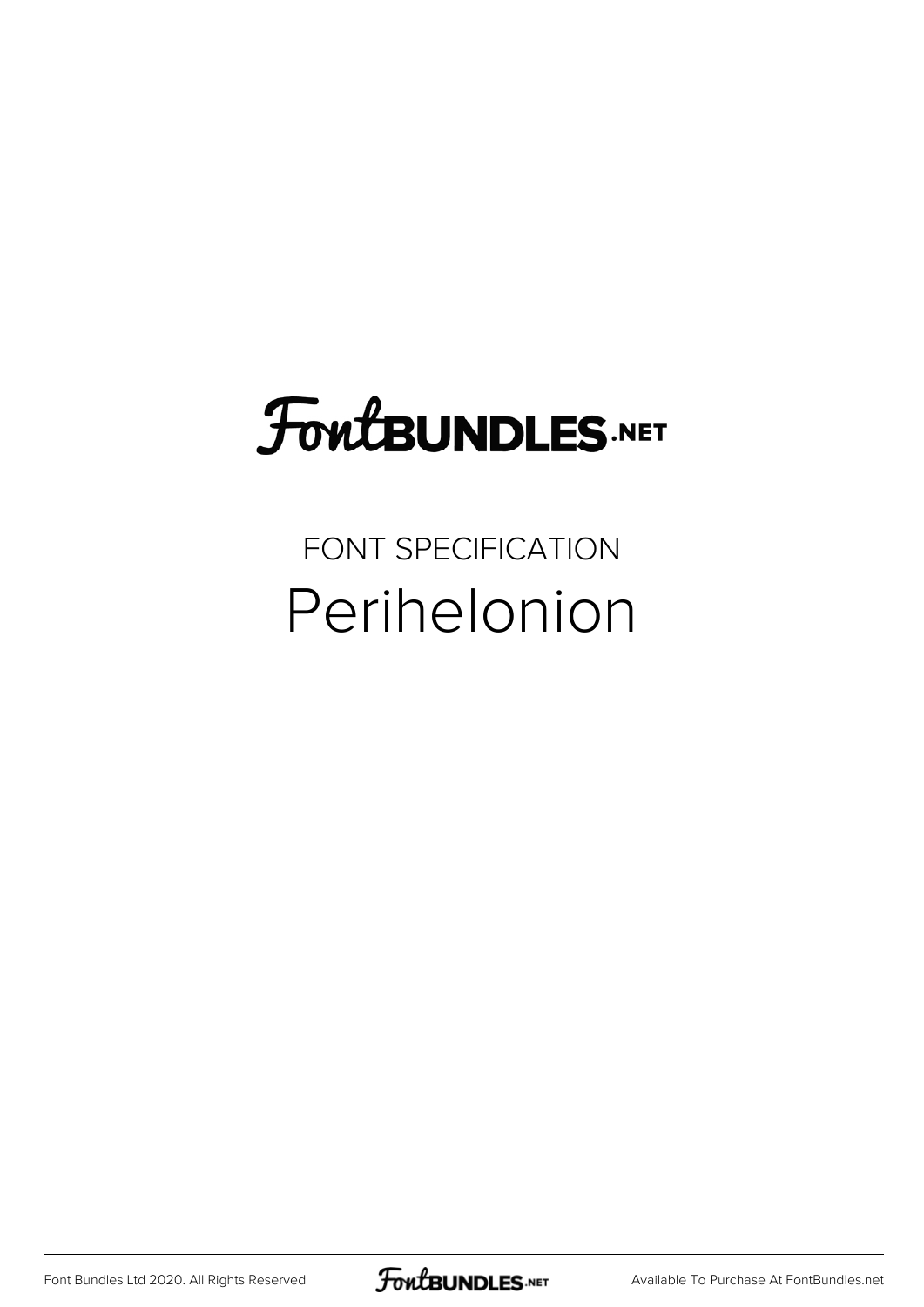#### Perihelonion - Regular

**Uppercase Characters** 

### ABCDEFGHIJKLM NOPORSTUVWXYZ

Lowercase Characters

### abcdefghijklmnopq rstuvwxyz

**Numbers** 

#### 0123456789

**Punctuation and Symbols** 

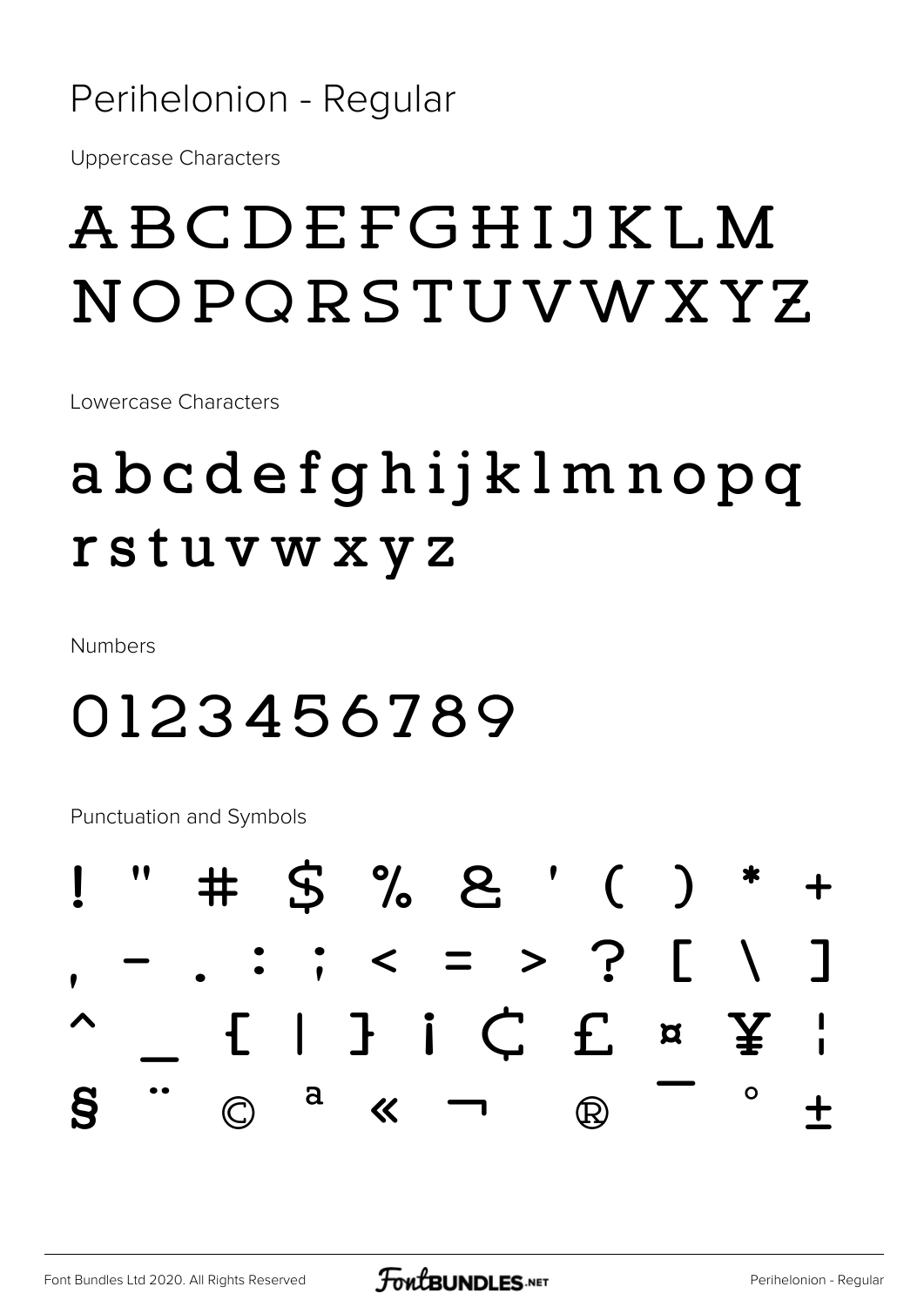## $2$  3  $'$   $\mu$   $\eta$  .  $1$  0  $\gg$   $\frac{1}{4}$  $\frac{1}{2}$   $\frac{3}{4}$

All Other Glyphs

# À Á Â Ã Ä Å Æ Ç È É Ê Ë Ì Í Î Ï Ð Ñ Ò Ó Ô Õ Ö × Ø Ù Ú Û Ü Ý Þ ß à á â ã ä å æ ç è é ê ë ì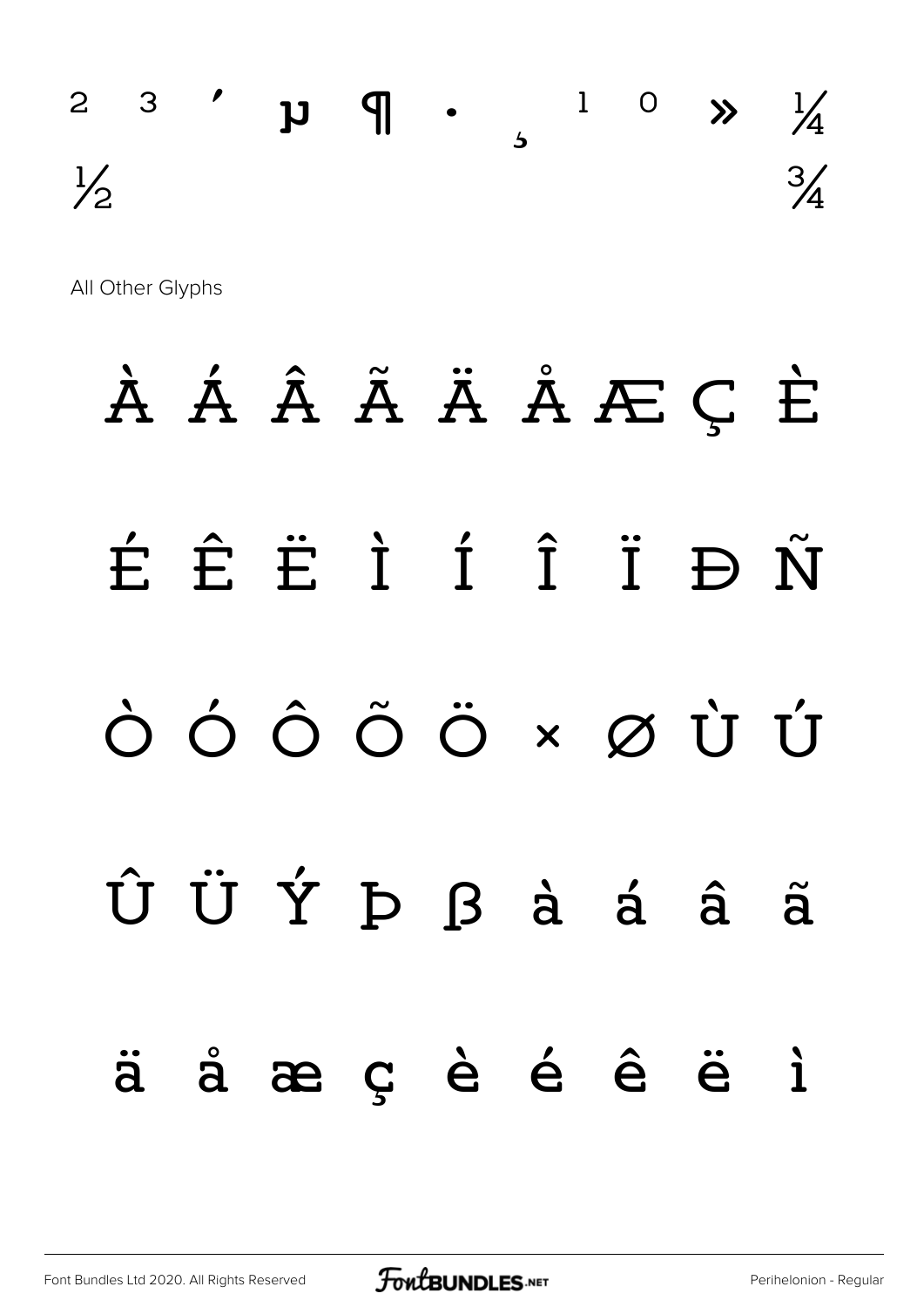